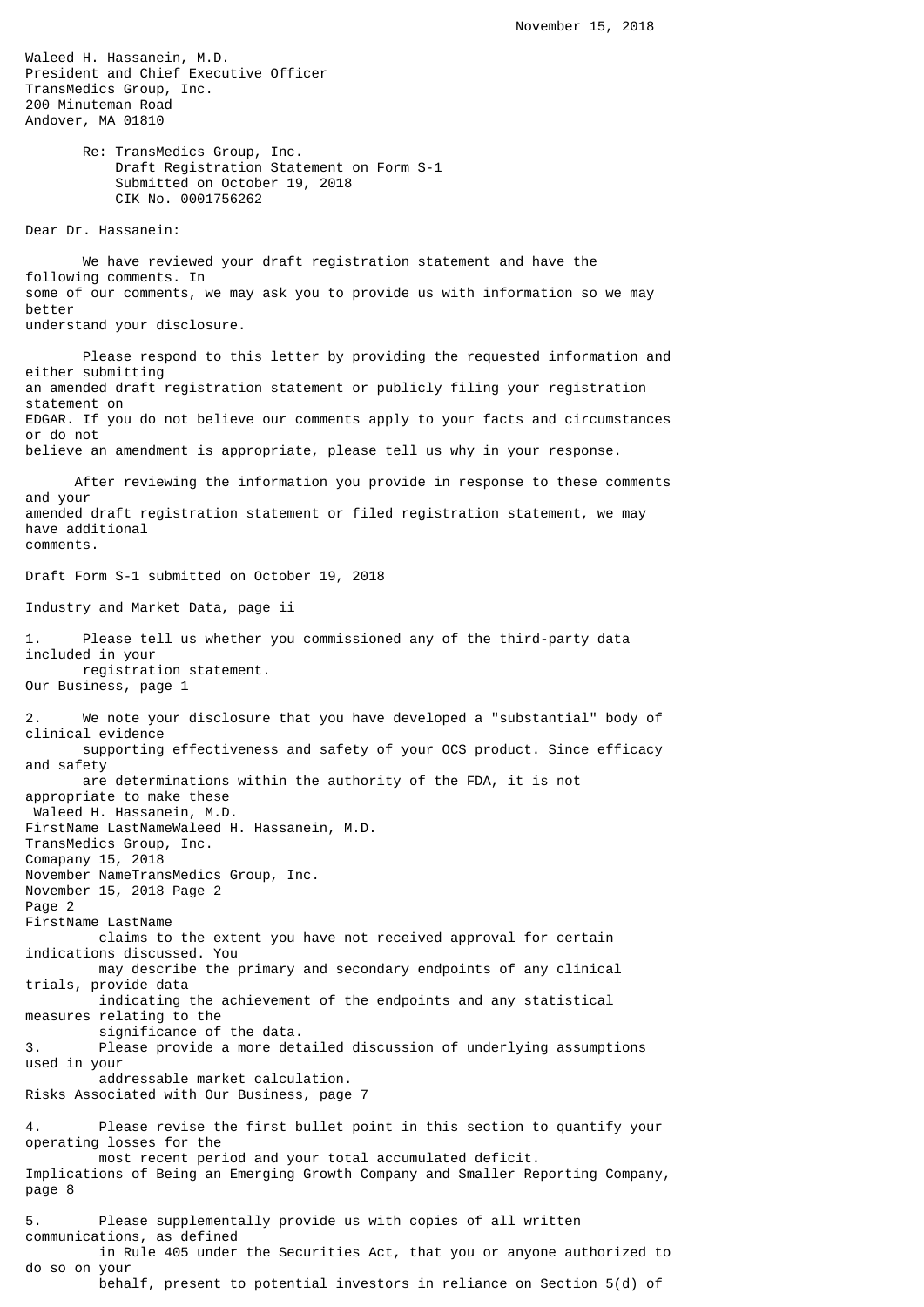the Securities Act, whether or not they retain copies of the communications. Our existing and any future indebtedness..., page 15 6. Please describe the applicable covenants from your credit agreement with more specificity and include a discussion of the potential risks relating to the financial covenant mentioned on page 80. Use of Proceeds, page 55 Please provide more specific disclosure regarding the intended advancements in clinical trials and the continued development and commercialization of your OCS products. As examples only, provide more detail regarding the clinical trials you plan to pursue, whether new or existing, whether you believe the proceeds will be sufficient to complete the clinical trials, and how you intend to continue developing your products. Dilution, page 60 8. Please expand to disclose how the amounts and percentages in the second table would change assuming the exercise of all outstanding options and warrants. Net Revenue, page 72 9. Revise here and on page 75 to provide the relative growth rate in revenue of consoles versus disposable sets for each of the three OCS product classes. Also, quantify the extent to which change in price for each OCS product class affected your revenue. Waleed H. Hassanein, M.D. FirstName LastNameWaleed H. Hassanein, M.D. TransMedics Group, Inc. Comapany 15, 2018 November NameTransMedics Group, Inc. November 15, 2018 Page 3 Page 3 FirstName LastName Stock-Based Compensation, page 84 10. We note your disclosure on page 86 related to the stock options granted between January 1, 2017 and September 29, 2018. When pricing information for this offering is available, please tell us the significant reasons for any material differences between your last fair value determination and the mid-point of the estimated IPO price range. Clinical Evidence, page 105 11. Please tell us whether your studies or other studies or peer-reviewed articles have revealed any material disadvantages of your product. 12. Please tell us when you expect the study mentioned at the bottom of page 106 to be published. Patents and Trademarks, page 115 13. Please distinguish between patents that you own and patents that you license. Ensure that the quantification of the patents that you license does not include patents that have expired, and tell us the significance to your business of the patents you license that have recently expired or will expire in 2018. FDA Premarket Clearance and Approval Requirements, page 120 14. Please clarify what you mean by "extended" and "standard" criteria. Underwriting, page 170 15. Please specify the "certain other conditions" to the underwriters' obligations mentioned in the second paragraph. Relationships, page 171 16. Please provide more specific information regarding the past relationships with the